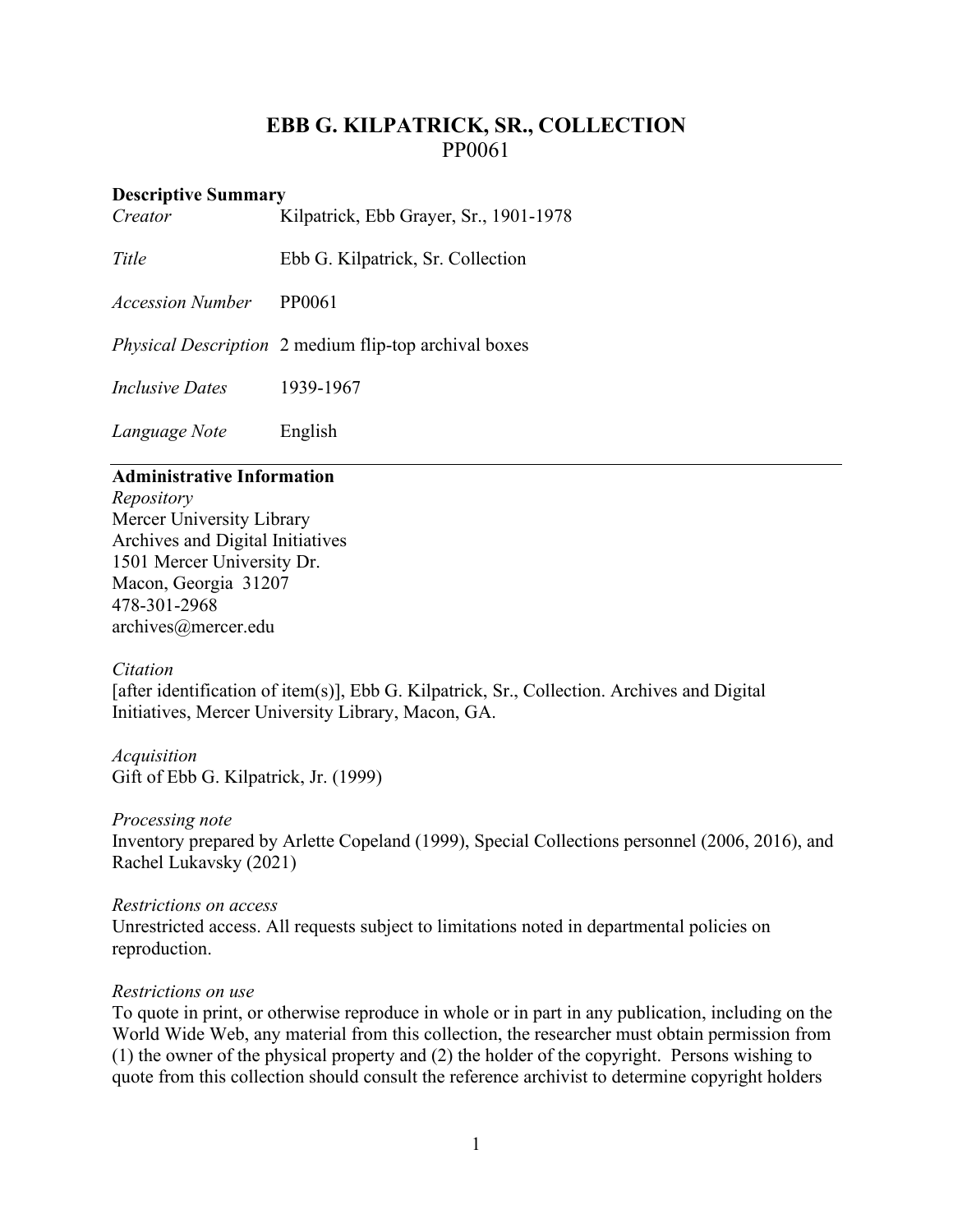for information in this collection. Reproduction of any item must contain the complete citation to the original.

#### **Collection Description**

#### *Biographical Note*

Ebb G. Kilpatrick, Sr. was born on July 24, 1901, in Glenwood, Alabama. He graduated from Newton Baptist Institute in 1924 and earned his A.B. Degree from Mercer University (1929), Th.B. Degree from Southern Baptist Theological Seminary (1933), and Honorary LL.D. Degree from Atlanta Law School (1957). Rev. Kilpatrick married Lillie Watson in Macon, Georgia, in 1928. The couple had two sons: Ebb, Jr., and William. He served as a pastor in many churches and associations around the state of Georgia, including in Folkston, Macon, Alma, Carrollton, Athens, Atlanta, and Savannah. He was very involved in the Atlanta Association, serving in many different capacities. Ebb G. Kilpatrick, Sr. died on December 9, 1978.

#### *Scope and Content Note*

The Ebb G. Kilpatrick, Sr., Collection consists of sermons, clippings, and photographs. The items have been well preserved.

*Subjects* Kilpatrick, Ebb Grayer, Sr. Mercer University Southern Baptist Theological Seminary Atlanta Law School Baptists – Georgia - Clergy

*Related Material* None

## **Container List**

#### BOX 1:

Folder 1/1: Biographical and Church Materials

- Folder 1/2: Clippings
- Folder 1/3: Sermons, 1939-1955
- Folder 1/4: Sermons, 1939-1966 and undated
- Folder 1/5: Sermons, 1939-1967 and undated

BOX 2:

#### Folder 2/1: Negatives